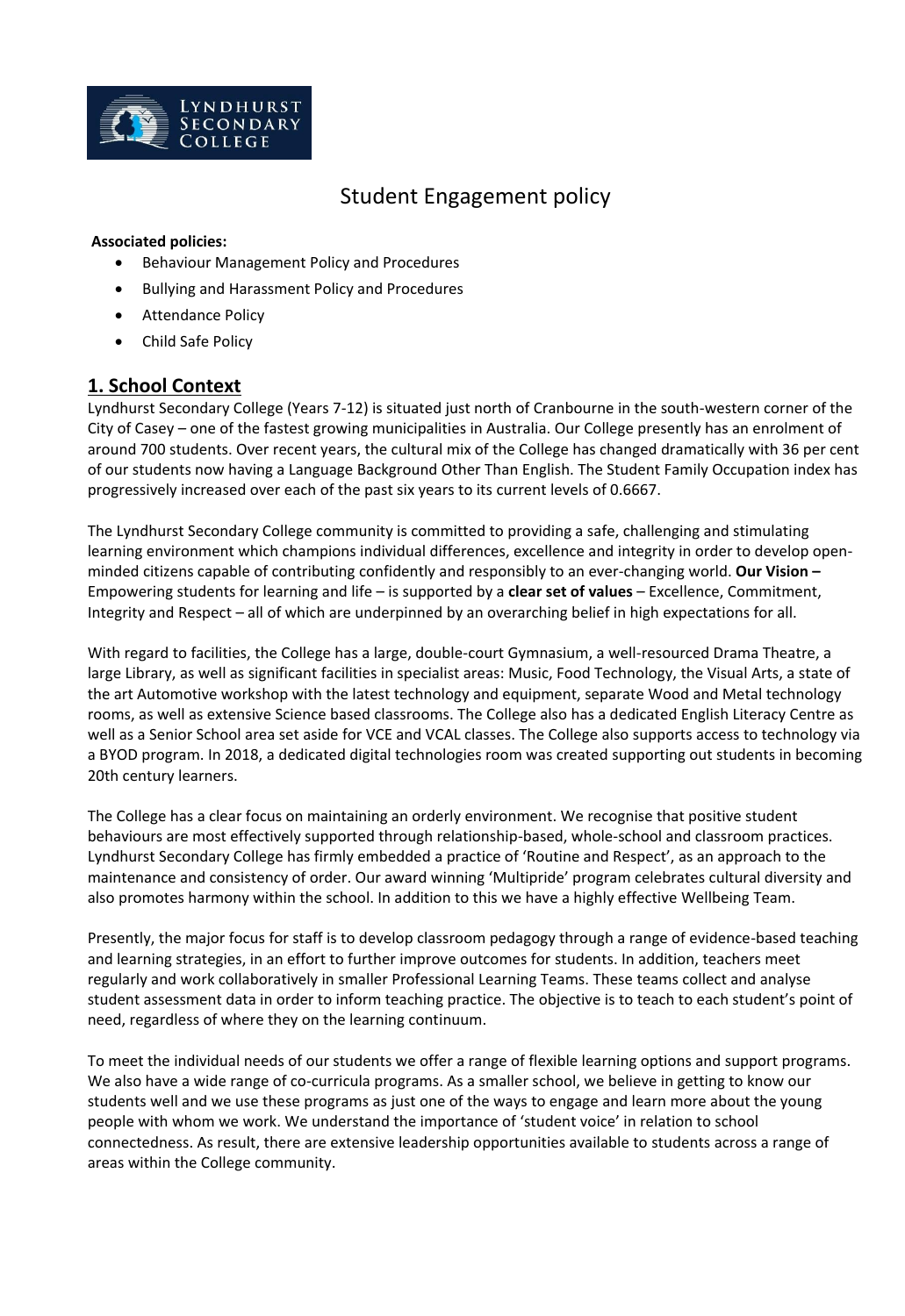# **2. Rights and Responsibilities**

Every member of the College community has a right to fully participate in an educational environment that is safe, supportive and inclusive. Everyone deserves to be treated with respect and dignity and has the right to feel safe at our school.

The legal obligations for these rights are clearly legally outlined in the following relevant legislation:

• The Equal Opportunity Act 2010 (Vic) which prohibits discrimination on the basis of protected attributes (characteristics) including; race, religion, disability, sex, age, gender identity, sexual orientation, impairment and physical features.

• The Charter of Human Rights and Responsibilities Act 2006 (Vic), which requires public authorities, including government schools and their employees, to act compatibly with human rights and to consider human rights when making decisions and delivering services. Charter decisions in schools include decisions around enrolment, attendance, responding to behaviour concerns (including preventing the escalation of behaviours), the making of adjustments for students with disabilities, preventing and responding to bullying, use of restrictive practices including restraint, and decisions to suspend or expel a student. Rights protected by the Charter include the protection of families and children (including promoting the best interests of the child), the right to equality, and cultural and religious rights.

• The Disability Standards for Education 2005, which clarify and make more explicit the obligations on schools and the rights of students under the Disability Discrimination Act 1992. The standards cover enrolment, participation, curriculum development, student support services, and harassment and victimisation.

• The Education and Training Reform Regulations 2017, which clarify and make more explicit the obligations on schools and the rights of students under the Education and Training Reform Act 2006, which states that all Victorians, irrespective of the education and training institution they attend, where they live or their social or economic status, should have access to a high quality education that— (i) realises their learning potential and maximises their education and training achievement; (ii) promotes enthusiasm for lifelong learning; (iii) allows parents to take an active part in their child's education and training.

• The Child Safe Standards 2016, which further clarify and make more explicit the obligations on schools and the rights of students under the Education and Training Reform Act 2006, with regard to the ways in which they must work to prevent and respond to child abuse.

More specifically within the College community, our rights and responsibilities are summarised below.

#### **Rights and Responsibilities of Students:**

| <b>Rights</b>                                       | <b>Responsibilities</b>                          |
|-----------------------------------------------------|--------------------------------------------------|
| Students have a right to:                           | Students have a responsibility to:               |
| . Work in a secure environment where they can       | • Participate fully in the College's educational |
| fully develop their talents, interests and ambition | program                                          |
| without intimidation, bullying (including cyber-    | • Demonstrate respect for the rights of others   |
| bullying) or harassment                             | • Take responsibility for their own learning and |
| • Participate fully in the College's educational    | be active participants of the College community  |
| program                                             | • Protect the rights of every member of our      |
| • Expect a learning program that meets their        | community by striving to uphold their            |
| individual needs.                                   | responsibilities.                                |
|                                                     |                                                  |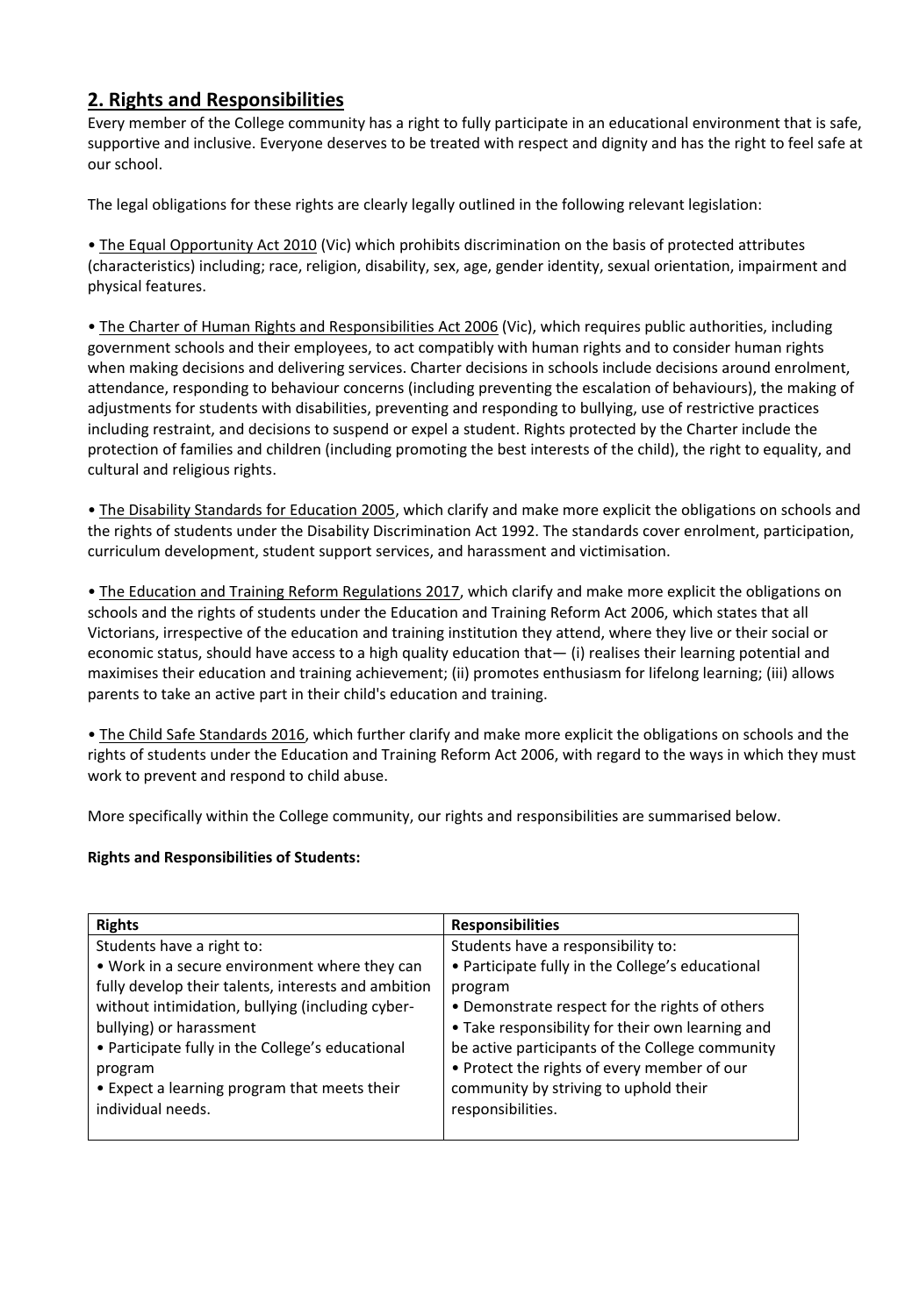#### **Rights and Responsibilities of Parents/carers:**

| <b>Rights</b>                               | <b>Responsibilities</b>                           |
|---------------------------------------------|---------------------------------------------------|
| Parents/carers have a right to:             | Parents/carers have a responsibility to:          |
| Expect that their children will be educated | • Promote positive educational outcomes for their |
| in a secure environment in which care,      | children                                          |
| courtesy and respect for the rights of      | • Ensure their child's regular attendance         |
| others are encouraged                       | • Engage in regular and constructive              |
| Expect communication and participation in   | communication with College staff regarding their  |
| their child's learning.                     | child's learning                                  |
|                                             | • Support the College in maintaining a safe and   |
|                                             | respectful learning environment for all students  |
|                                             | • Protect the rights of every member of our       |
|                                             | community by striving to uphold their             |
|                                             | responsibilities.                                 |

### **Rights and Responsibilities of Staff**

| <b>Rights</b>                                                                                          | <b>Responsibilities</b>                                                                                   |
|--------------------------------------------------------------------------------------------------------|-----------------------------------------------------------------------------------------------------------|
| Staff have a right to:                                                                                 | Staff have a responsibility to:                                                                           |
| • Expect that they will be able to teach in an<br>orderly and cooperative environment                  | • Build positive relationships with students as the<br>basis for engagement and learning                  |
| • Be informed, within Privacy requirements, about<br>matters relating to students that will affect the | • Fairly, reasonably and consistently, implement<br>the Student Engagement Policy                         |
| teaching and learning program for that student                                                         | • Create and maintain safe and challenging                                                                |
| • Expect to work in a cooperative and collaborative<br>environment.                                    | learning environments                                                                                     |
|                                                                                                        | • Protect the rights of every member of our<br>community by striving to uphold their<br>responsibilities. |
|                                                                                                        |                                                                                                           |

# **3. Shared expectations**

Lyndhurst Secondary College has a responsibility to provide an educational environment that ensures all students are valued and cared for, feel they are part of the school, and can engage effectively in their learning and experience success.

Our community shares expectations based on the Australian Government's nine values, for Australian schools, which are:

- **Care and Compassion –** Care for self and others
- **Integrity**  Act in accordance with principles of moral and ethical conduct, ensure consistency between words and deeds
- **Doing Your Best –** Seek to accomplish something worthy and admirable, try hard, pursue excellence
- **Respect –** Treat others with consideration and regard, respect another person's point of view
- Fair Go Pursue and protect the common good where all people are treated fairly for a just society
- **Responsibility**  Be accountable for one's own actions, resolve differences in constructive, non-violent and peaceful ways, contribute to society and to civic life, take care of the environment
- **Freedom –** Enjoy all the rights and privileges of Australian citizenship free from unnecessary interference or control, and stand up for the rights of others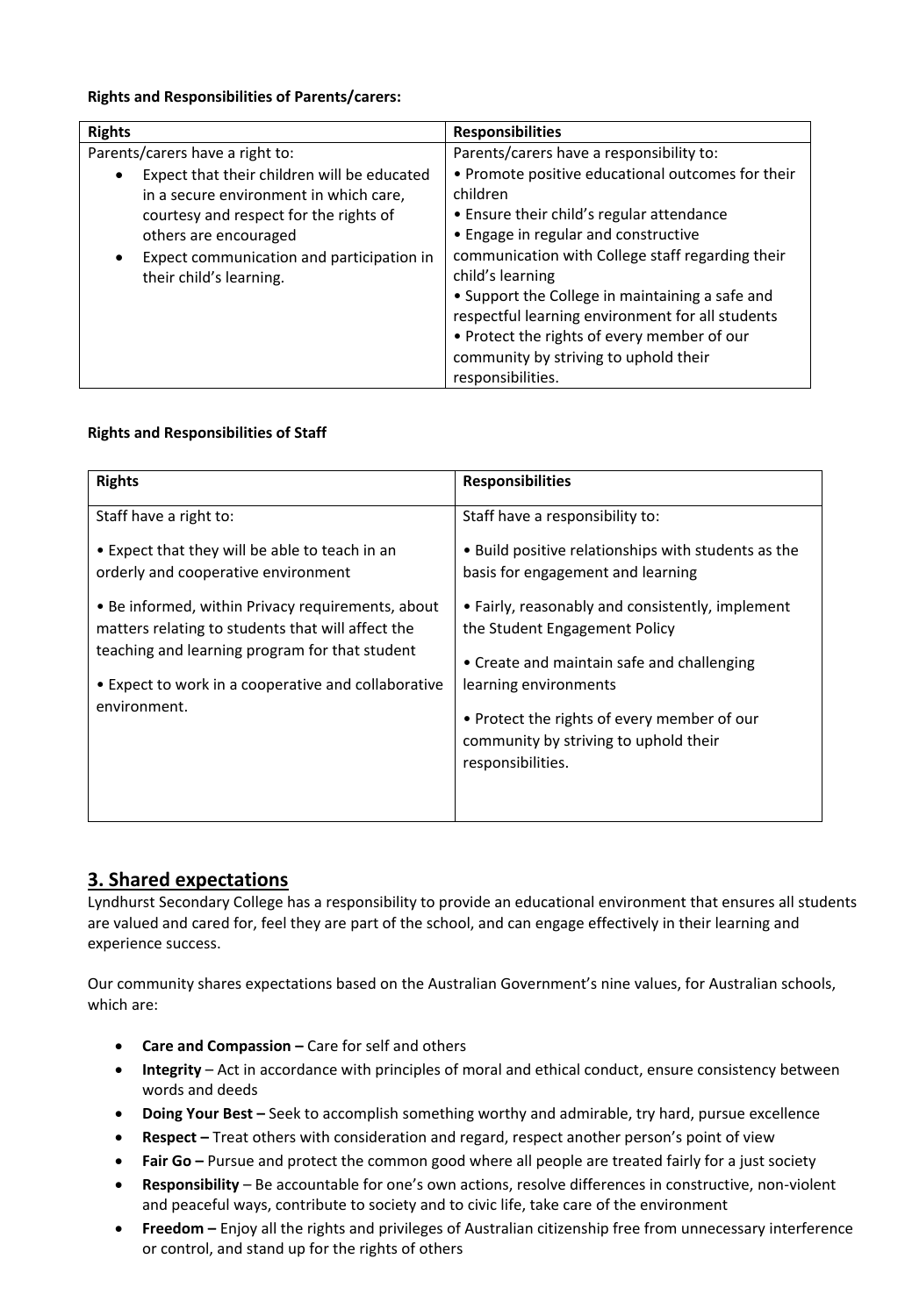- **Understanding, Tolerance and Inclusion**  Be aware of others and their cultures, accept diversity within a democratic society, being included and including others
- **Honesty and Trustworthiness –** Be honest, sincere and seek the truth

Shared expectations of staff include:

- Use a range of teaching strategies and resources to engage all students in effective learning.
- Hold a belief that all students can learn and progress, given the right opportunities.
- Work collaboratively with colleagues to provide the best possible opportunities for learning growth.
- Liaise with parents/carers and other stakeholders to support young people as needed.
- Proactively seek opportunities for improving teaching and learning.
- Engage in inclusive teaching practices.
- Act in accordance with the College values and the Nine Values for Australian Schools, outlined above.

Shared expectations of parents/carers include:

- Support the College's efforts to maintain a positive learning environment, where all feel safe and respected.
- Communicate with the College any relevant information regarding the child, including the explanation of absence, in a timely manner.
- Provide access to the required learning materials and uniform.
- Act in accordance with the College values and the Nine Values for Australian Schools, outlined above.

Shared expectations of students include:

- Bring required equipment to classes, ready to learn.
- Display positive behaviours that demonstrate respect for all members of the school community, including themselves.
- Complete set tasks to the best of their ability.
- Cooperate with the instructions of staff.
- Act in accordance with the College values and the Nine Values for Australian Schools, outlined above.

### **4. Prevention and Engagement Strategies**

The College employs a vast range of both College-wide and targeted strategies to promote belonging and positive engagement. The fundamental core of this work is centred on the creation and maintenance of positive working relationships between all members of the College community.

### **Student Voice / Student inclusion:**

Student voice is highly valued at Lyndhurst Secondary College and the College has appointed a Student Voice Leader to provide students the opportunity to have input into the experiences they have whilst at school. Students are invited to participate in student focus groups/forums, join the Student Representative Council (SRC) or take up leadership positions (including on College Council) as ways to have a say in the running of their school.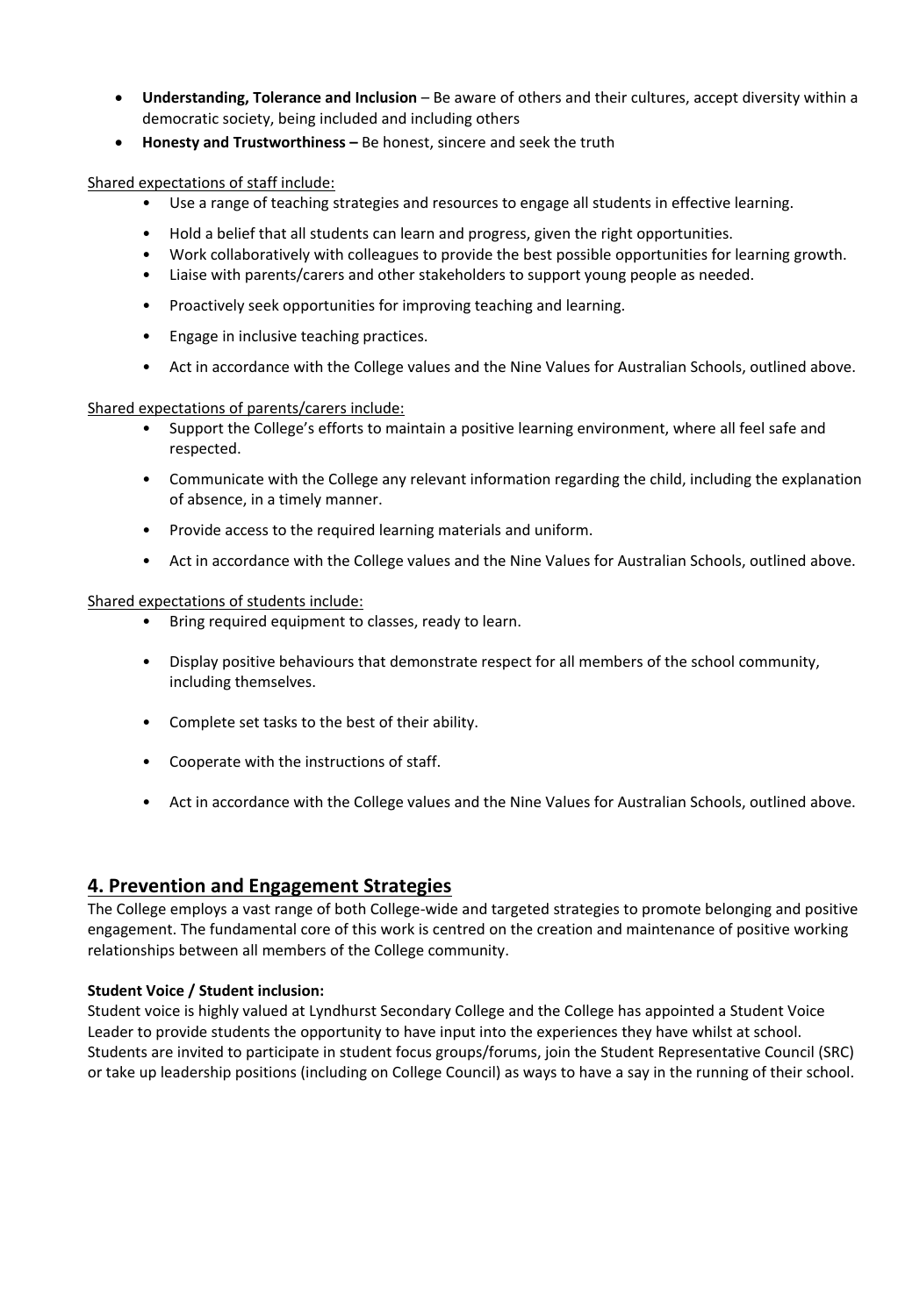In addition to this, students can participate in, and help run, various lunchtime activities and clubs. A wide range of co-curricula activities are also on offer, including academic, sporting and performing arts opportunities.

#### **Safe Schools:**

The College recognises the need for inclusivity for LGBTIQ members of our College community, including both students and their family members and staff. As such, the College is a registered Safe School and supports the right for all members of the College community, regardless of their sexual orientation or gender identity, to feel safe and included.

#### **Attendance:**

The College understands that full attendance is a key factor to engagement and maximises every student's ability to learn and our teacher's ability to teach effectively. It is important that children develop habits of regular attendance at an early age. Students who are regularly absent from school are at risk of missing out on fundamental aspects of their educational and social development. Please refer to the College Attendance Policy for details of procedures to support maximum attendance.

#### **Point of need learning:**

The College has a clear commitment to ensuring all students have access to learning growth, no matter where their point of need lies. Staff work collaboratively to assess and examine student learning data, using this to plan curriculum that is individualised to each young person. These teaching and learning teams meet regularly to reflect on the student growth demonstrated and make changes in the curriculum as appropriate. At Years 7 and 8, Mathematics lessons are delivered through the Student Numeracy Individualised Program (SNIP) where students are assessed at the beginning of each topic and grouped according to their prior knowledge/ability level. Instruction is then targeted to the areas identified by the teaching team and personalised to each student. Post testing allows teachers to examine patterns in growth and celebrate student success. In contrast, during English lessons at these levels, teachers assess students' reading comprehension skills periodically and use this data to target explicit instruction at the student's individual level.

#### **Transition processes:**

The College has developed extensive partnerships with local feeder primary schools and begins assisting students with the transition process from Year 5, where students visit the Lyndhurst campus to participate in a secondary schooling experience. This is continued throughout Years 5 and 6, with further visits, mentoring from College Student Leaders and curriculum links to ensure a smooth transition to secondary schooling. College staff meet with primary school staff to exchange academic and social information for students, facilitating an effective start in Year 7. This information is used in setting up class lists and in the planning of a learning program for each student.

Students are presented with the Welcome Program in the first week of Year 7, whereby they are supported in getting to know the College, the staff and their peers, along with receiving skill development in making and retaining friendships.

Senior students are supported in their transitions through a series of course counselling and career/pathways programs designed to assist them in choosing the structure of their course (electives and VCE/VCAL) and determining their future pathways.

#### **Wellbeing Support and Intervention:**

The College has an extensive array of supports available to students, both in terms of prevention and intervention as required.

There are six members of the Wellbeing Team on staff, comprising two Wellbeing staff, an Adolescent Health Nurse, School Chaplain, Mental Health Practitioner and a School psychologist who work together to provide a comprehensive support structure to students. Students participate in preventative programs to tackle issues such as stress and resilience, building and maintaining friendships and conflict resolution, amongst others. Students identified as at risk receive a planned support response that is unique to their situation. The response may involve external services as deemed appropriate on a case by case basis.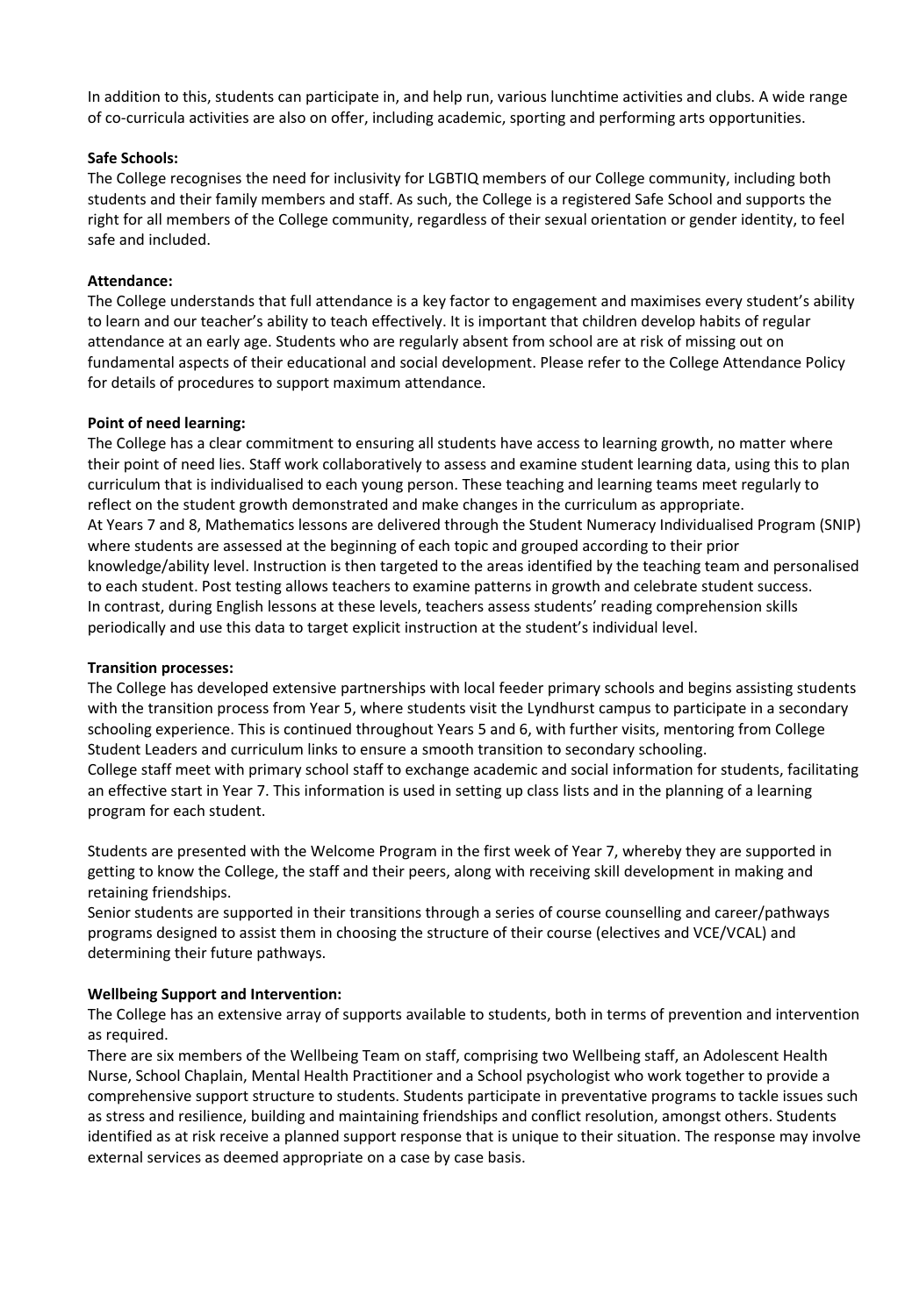#### **Bullying and Harassment:**

The College does not accept or condone any forms or bullying and/or harassment and has a clear Bullying and Harassment Policy which should be read in conjunction with this document.

#### **Restorative Justice Approach:**

Positive working relationships are facilitated by utilising a Restorative Justice approach to repair damaged relationships between individuals and groups. A Restorative Justice approach aims to rebuild, repair and reaffirm relationships by focusing on helping students understand the impact of their behaviour on others. It also promotes reflection, responsibility and skills to repair and maintain respectful relationships.

| When things go wrong                                                                                                                                                                                                                                                                                                          | When someone has been hurt                                                                                                                                                                                                                                                             |
|-------------------------------------------------------------------------------------------------------------------------------------------------------------------------------------------------------------------------------------------------------------------------------------------------------------------------------|----------------------------------------------------------------------------------------------------------------------------------------------------------------------------------------------------------------------------------------------------------------------------------------|
| What happened?<br>$\bullet$<br>What were you thinking at the time?<br>$\bullet$<br>What have you thought about since?<br>$\bullet$<br>Who has been affected by what you<br>$\bullet$<br>have done? In what way?<br>What do you think you need to do to<br>$\bullet$<br>make things right?<br>How can I help you?<br>$\bullet$ | What did you think when you realised<br>$\bullet$<br>what had happened?<br>What impact has this incident had on<br>$\bullet$<br>you and others?<br>What has been the hardest thing for<br>$\bullet$<br>vou?<br>What do you think needs to happen to<br>$\bullet$<br>make things right? |

This approach will be conducted in an informal way for minor incidents and be embedded in classroom teaching and learning. Serious incidents will require a more formal restorative session that will involve Team Leaders, Sub School Leaders and or a Principal member, and all relevant persons affected by the incident.

There will be situations where a formal conference involving the before mentioned people, parents, support persons and convener will be required. Any consequences will be embedded in the restorative process that requires a response "that makes things right" in relation to those who have been affected.

Where a restorative approach has been previously conducted and subsequently the behaviour continues, the school will constitute a Student Support Group to devise and implement strategies and approaches to address the behaviour; this may include intervention from specialist services and external agencies in the local community.

Restorative practices seek to value and support those involved so that they feel empowered to take positive action to address the situation and move forward. Restorative practice is about being respectful of every member of our school community, encouraging responsible behaviour and actions and ensuring that personal pride and dignity is maintained.

It is important to note that restorative practices are designed to complement, rather than replace, any punitive consequences deemed necessary as part of an incident response.

#### **Respectful relationships:**

The College is committed to supporting all students in developing respectful relationships throughout their lives and has adopted a holistic approach to this within the school. All students in years 7 -12 take part in respectful relationships curriculum.

#### **School-Wide Positive Behaviour Support (SWPBS):**

The College recognises the positive impact of an approach that promotes and support positive behaviours in the classroom and the yard. We have been using the SWPBS framework for a number of years, it is an evidence based framework that seeks to prevent and respond to negative behaviour.